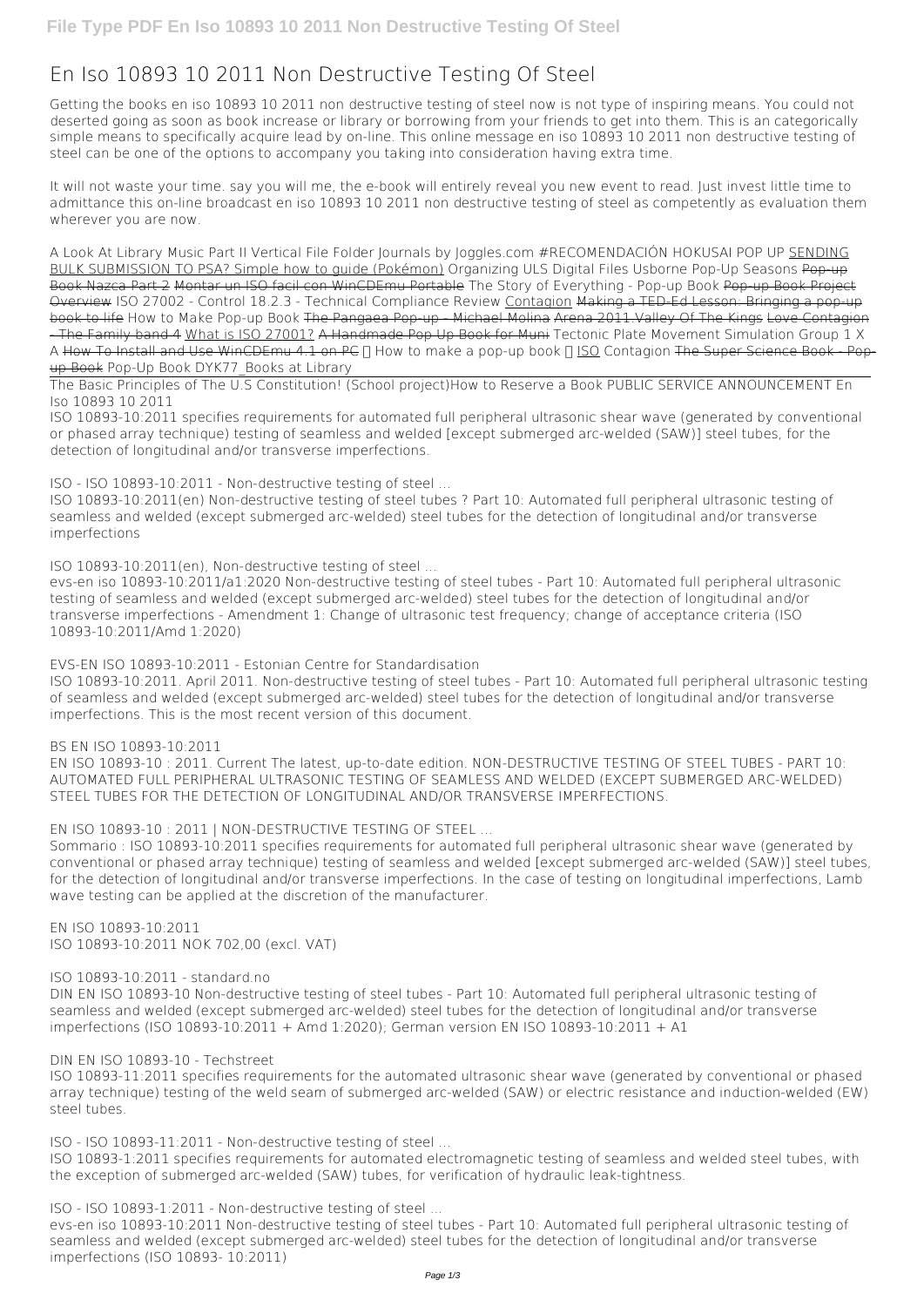**EVS-EN ISO 10893-10:2011 - Eesti Standardikeskus**

ISO 10893-10:2011/Amd 1:2020; EN ISO 10893-10:2011/A1:2020 ICS Groups. 23.040.10 Iron and steel pipes 77.040.20 Nondestructive testing of metals 77.140.75 Steel pipes and tubes for specific use Directives or regulations. None . Standard history. Status. Date. Type. Name. 16.07.2020 ...

ISO 10893-10:2011 specifies requirements for automated full peripheral ultrasonic shear wave (generated by conventional or phased array technique) testing of seamless and welded [except submerged arc-welded (SAW)] steel tubes, for the detection of longitudinal and/or transverse imperfections.

## **ISO 10893-10:2011 - Techstreet**

BS EN ISO 10893-1:2011 specifies requirements for automated electromagnetic testing of seamless and welded steel tubes, with the exception of submerged arc-welded (SAW) tubes, for verification of hydraulic leak-tightness.

**EVS-EN ISO 10893-10:2011/A1:2020 - Estonian Centre for ...**

This part of ISO 10893 specifies requirements for automated eddy current testing of seamless and welded tubes with the exception of submerged arc-welded (SAW) tubes, for the detection of imperfections according to the different acceptance levels as shown in Tables 1 and 2.

**EVS-EN ISO 10893-2:2011 - Estonian Centre for Standardisation**

**BS EN ISO 10893-1:2011 pdf download - Free Standards Download**

ISO 10893-8:2011 specifies requirements for automated ultrasonic testing for the detection of laminar imperfections in the pipe body (full peripheral testing) of seamless and welded, except submerged arc-welded (SAW), steel tubes, or in the area adjacent to the weld seam of welded steel tubes, and, optionally, at the ends (full peripheral testing) of seamless and welded tubes.

[After payment, write to & get a FREE-of-charge, unprotected true-PDF from: Sales@ChineseStandard.net] This Standard specifies the requirements for automated full peripheral ultrasonic transverse wave (generated by conventional or phased array technology) testing of seamless and welded (except submerged arc-welded) steel tubes for the detection of longitudinal and/or transverse imperfections.

A comprehensive and detailed reference guide on the integrity and safety of oil and gas pipelines, both onshore and offshore Covers a wide variety of topics, including design, pipe manufacture, pipeline welding, human factors, residual stresses, mechanical damage, fracture and corrosion, protection, inspection and monitoring, pipeline cleaning, direct assessment, repair, risk management, and abandonment Links modern and vintage practices to help integrity engineers better understand their system and apply up-to-date technology to older infrastructure Includes case histories with examples of solutions to complex problems related to pipeline integrity Includes chapters on stress-based and strain-based design, the latter being a novel type of design that has only recently been investigated by designer firms and regulators Provides information to help those who are responsible to establish procedures for ensuring pipeline integrity and safety

Taschenbuch - Ausgabe 2021Die europäische Druckgeräterichtlinie enthält die Anforderungen, die an Druckgeräte gestellt werden; das Regelwerk AD 2000 konkretisiert diese Sicherheitsanforderungen. Im AD 2000-Taschenbuch 2021 sind alle bis dahin erschienenen Merkblätter des Regelwerks versammelt. Sie dienen als Interpretationshilfe und damit Beurteilungs- und Entscheidungsgrundlage bei der Anwendung der Druckgeräterichtlinie. Die Merkblätter führen auch Aspekte der Dokumentation und Prüfung aus. Diese und viele weitere Themen werden im AD 2000-Regelwerk behandelt:-Ausrüstung, Aufstellung und Kennzeichnung-Berechnung-Grundsätze-Herstellung und Prüfung-Besondere Druckbehälter und

Druckbehälter aus nichtmetallischen WerkstoffenDas Buch richtet sich an:Herstellende und Prüfende im Zusammenhang mit Druckgeräten, Lieferanten, Produktentwickelnde, Anwendende, Sicherheitsbeauftragte

Die Ultraschall-Materialprüfung ist ein zerstörungsfreies Verfahren zur Prüfung von metallischen und nichtmetallischen Werkstoffen auf innere Ungänzen. Das Buch behandelt die physikalischen und die verfahrensspezifischen Grundlagen, die Justierung mit Vergleichsreflektoren, die Geräte-, Prüf- und Auswertetechniken der Ultraschallprüfung, die Anzeigenbewertung sowie verschiedene Anwendungen in Verbindung mit den entsprechenden Normen und Regelwerken. Der Autor beschreibt besondere Prüftechniken für Bauteile, Techniken und Werkstoffe, außerdem Verfahrensbeschreibungen und Prüfanweisungen im Ausführungsbeispiel. Für die Beachtung von Arbeits- und Umweltschutz gibt er Empfehlungen und liefert das erforderliche Rüstzeug für die praktische Tätigkeit Werkstoffprüfers einschließlich der dabei zu beachtenden wichtigsten Normen und Regelwerke. Der Autor Prof. Dr.-Ing. Karlheinz Schiebold ist ein ausgewiesener Spezialist auf dem Gebiet der zerstörungsfreien Materialprüfung mit langjähriger Erfahrung in Prüfpraxis und Ausbildung.

Electromagnetic Nondestructive Evaluation (ENDE) provides an important method for assessing the condition of objects by observing the electromagnetic response to electric currents and/or magnetic fields introduced within them. Because it does not permanently alter the objects being tested, it is an invaluable tool for product evaluation, troubleshooting and research,